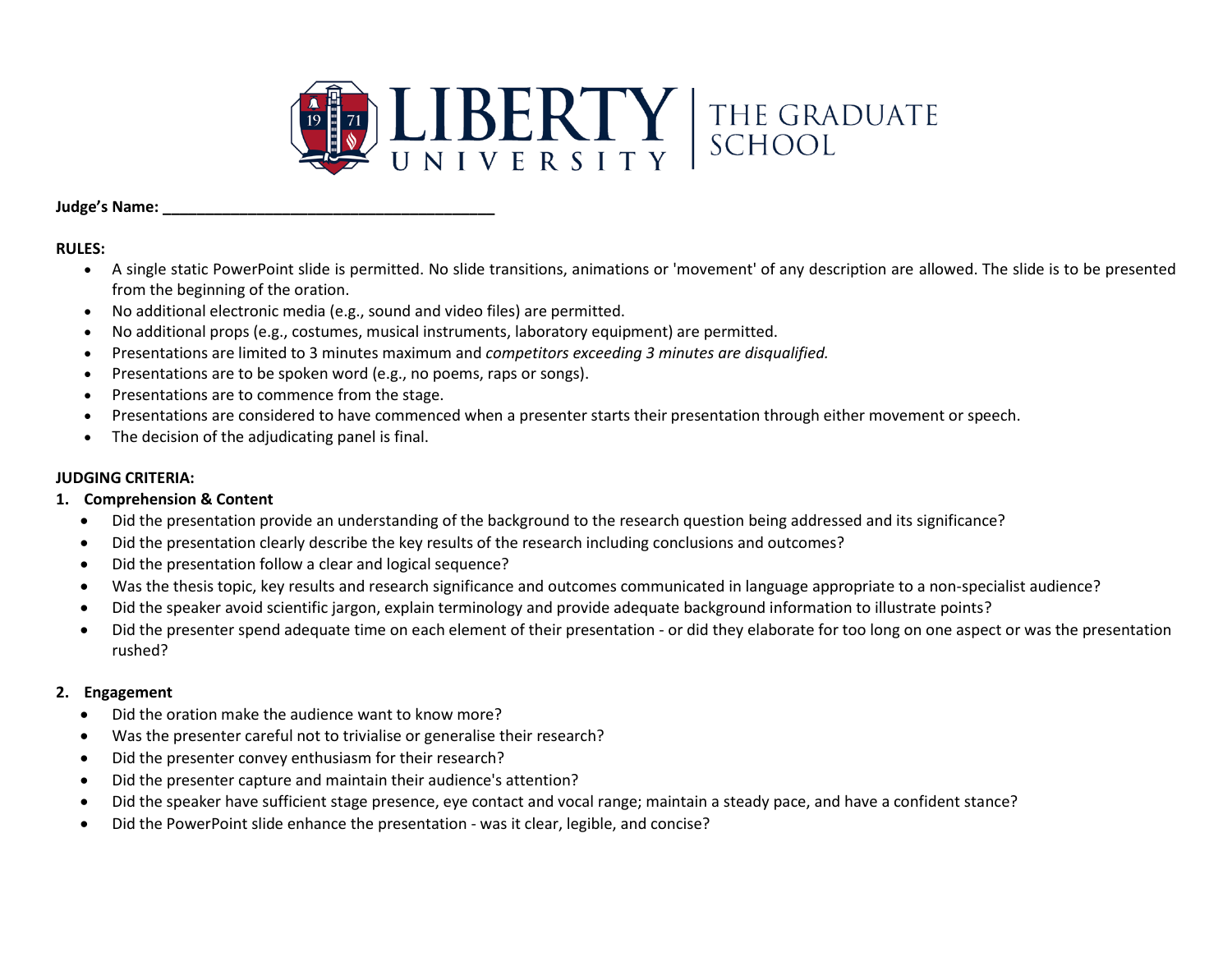# **Three Minute Thesis – Judges Scoring Sheet**

|                         | <b>STUDENT</b><br><b>NAME</b> | <b>PROGRAM</b> | <b>3MT TITLE</b> | <b>NOTES</b> |                                                 |                                                               |                              |
|-------------------------|-------------------------------|----------------|------------------|--------------|-------------------------------------------------|---------------------------------------------------------------|------------------------------|
|                         |                               |                |                  |              | Comprehension<br>& Content<br><b>Score / 10</b> | <b>Engagement &amp;</b><br>Communication<br><b>Score / 10</b> | <b>SCORE</b><br><b>TALLY</b> |
| $\mathbf{1}$            |                               |                |                  |              |                                                 |                                                               | 0.0                          |
| $\overline{2}$          |                               |                |                  |              |                                                 |                                                               | $0.0\,$                      |
| $\overline{\mathbf{3}}$ |                               |                |                  |              |                                                 |                                                               | $0.0\,$                      |
| $\overline{\mathbf{4}}$ |                               |                |                  |              |                                                 |                                                               | $0.0\,$                      |
| $5\phantom{a}$          |                               |                |                  |              |                                                 |                                                               | $0.0\,$                      |
| $\overline{6}$          |                               |                |                  |              |                                                 |                                                               | 0.0                          |
| $\overline{7}$          |                               |                |                  |              |                                                 |                                                               | 0.0                          |